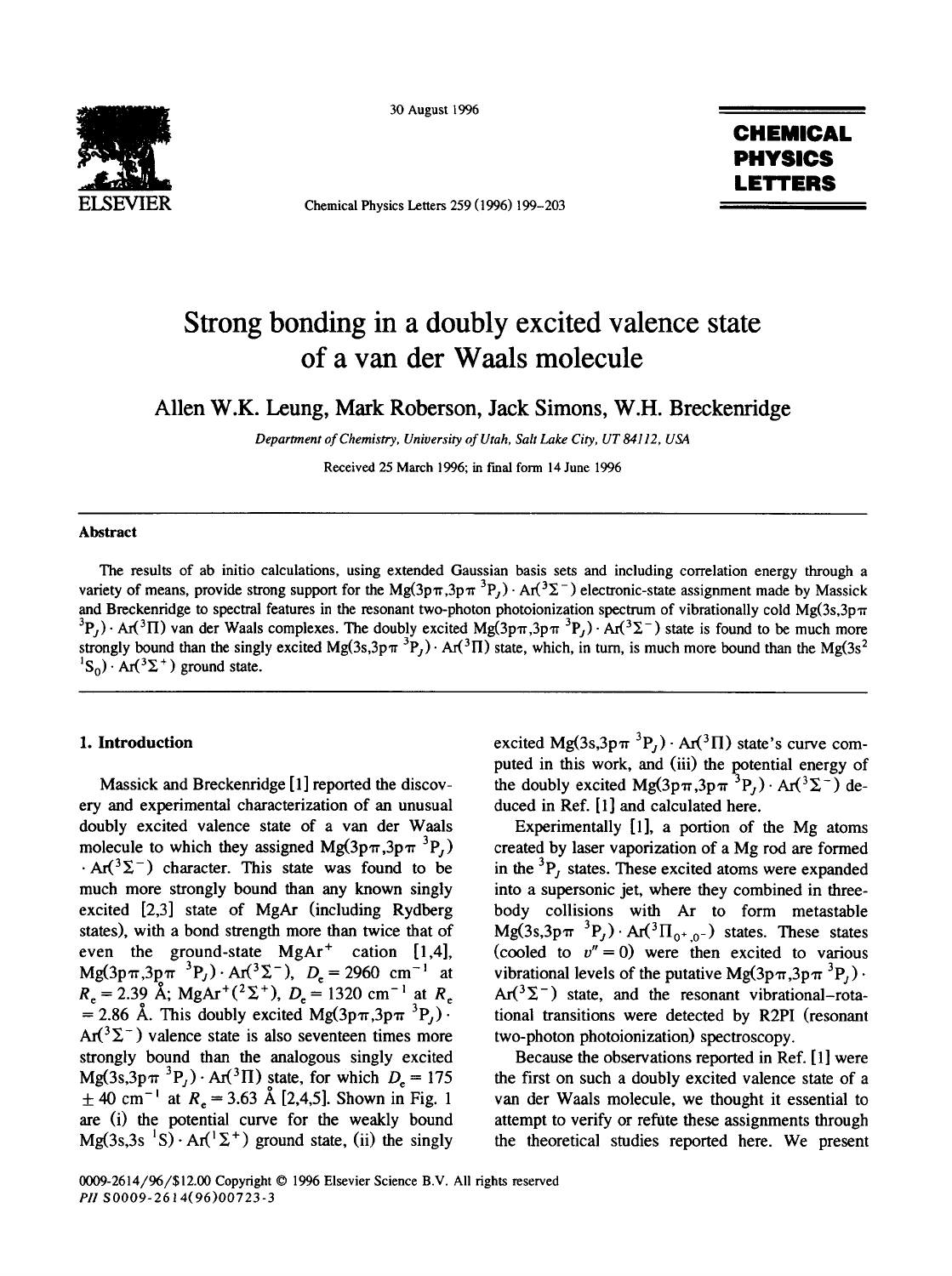

ground state [11], the singly excited Mg(3s,3p $\pi$ <sup>3</sup>P<sub>t</sub>)</sub>. And <sup>3</sup>II)

potential energy curves for both the singly excited tion due to the near degeneracy of its 3s and 3p  $Mg(3s,3p\pi^{-3}P_1)\cdot Ar(^{3}\Pi)$  and the doubly excited orbitals. In particular, we used the GAMESS pro- $Mg(3p\pi,3p\pi~^3P_1)\cdot Ar(^3\Sigma^-)$  states. Our calculations gram [9] to perform full-valence configuration intersupport the assignment of Massick and Breckenridge action (FVCI) calculations on Mg with the 3s and 3p of the upper state in their R2PI spectra to the doubly orbitals included in the valence space, followed by a excited Mg(3p $\pi$ ,3p $\pi$ <sup>3</sup>P<sub>i</sub>). Ar(<sup>3</sup> $\Sigma$ <sup>-</sup>) valence state singly and doubly excited configuration interaction because our most accurate theoretical curve closely (SDCI) calculation out of the reference configuraapproximates the RKR (Rydberg-Klein-Rees) po- tions generated by the FVCI computation. tential derived from the data of Ref. [1].

The doubly excited asymptotic Mg atom state, *2.2. Calibration of atomic energy levelfindings*   $Mg(3p,3p^{-3}P_1)$  is quite high in energy, but still  $\approx$  3800 cm<sup>-1</sup> below the Mg<sup>+</sup>+e<sup>-</sup> ionization en- *2.2.1. The Mg atom* ergy [6]. There are 24 excited valence and Rydberg In Table 1, we provide the total energies obtained

the Bom-Oppenheimer approximation and neglect-59000 ing spin-orbit coupling, our doubly excited state is not only unique but can also be computed reliably

### .~ **2. Theoretical methods**

*-~ ~ correlation* 

 $\frac{1}{1800}$  For both Mg and Ar, we employed a wide range of atomic orbital bases; specifically,

 $(i)$  for Mg, we used bases including 6-31 through 6-311<sup>++</sup>, 6-311 + G(d), and 6-311 + G(2df) quality 500  $\sim$  (more detail on the bases is provided in Tables 1 and 2 below);

> (ii) for Ar, the Dunning [7] augmented correlation  $\frac{M_9(342.15) + A\frac{1}{2}t}{\frac{1}{2} + \frac{1}{2}t}$  consistent polarized bases of quality aug-cc-pVDZ  $\frac{1}{3}$   $\frac{1}{4}$   $\frac{1}{5}$   $\frac{1}{6}$  through aug-cc-pVQZ were employed.

Internuclear Distance (A) Most of our calculations (in particular, those used Fig. 1. Calculated potential curves of the Mg(3s,3s  $^1S_0$ ). Ar( $^1\Sigma^+$ ) to generate full potential energy curves) were carried<br>ground state [11], the singly excited Mg(3s,3s  $^1S_0$ ). Ar( $^3\Pi$ ) out using the GAUSSIAN state (this work), and the doubly excited  $Mg(3p\pi,3p\pi^{-3}P_f)$ . within the Møller-Plesset MP2, MP3, MP4, QCISD,  $Ar^{3}\Sigma^{-}$ ) state (this work). and QCISD(T) progression of correlation treatment. However, we also performed multiconfiguration based studies on the Mg atom because this species is results of high-level ab initio calculations of the known to display significant non-dynamical correla-

atomic states below the Mg (3p,3p  ${}^{3}P_J$ ) state. This for the <sup>1</sup>S ground state of Mg, for its 3s<sup>1</sup>3p<sup>1</sup>  ${}^{3}P^{\circ}$ means that there are a large number of attractive and state, its  $3p^{2}$ <sup>3</sup>P<sup>e</sup> state, and for the Mg<sup>+(2</sup>S) ion for a repulsive MgAr molecular states in the energy region  $6-311 + G(2df)$  quality basis and MP2 through of the doubly-excited Mg(3p $\pi$ ,3p $\pi$ <sup>3</sup>P<sub>i</sub>). Ar(<sup>3</sup> $\Sigma$ <sup>-</sup>) QCISD correlation treatment of the 3s and 3p vastate. However, *none* of the lower 24 asymptotic Mg lence electrons, together with experimental values atomic states can produce diatomic states of  ${}^{3}\Sigma^{-}$  for the corresponding energy differences. Also infor the corresponding energy differences. Also insymmetry when interacting with  $Ar(^{1}S)$ . Thus, within cluded are total energies and energy differences ob-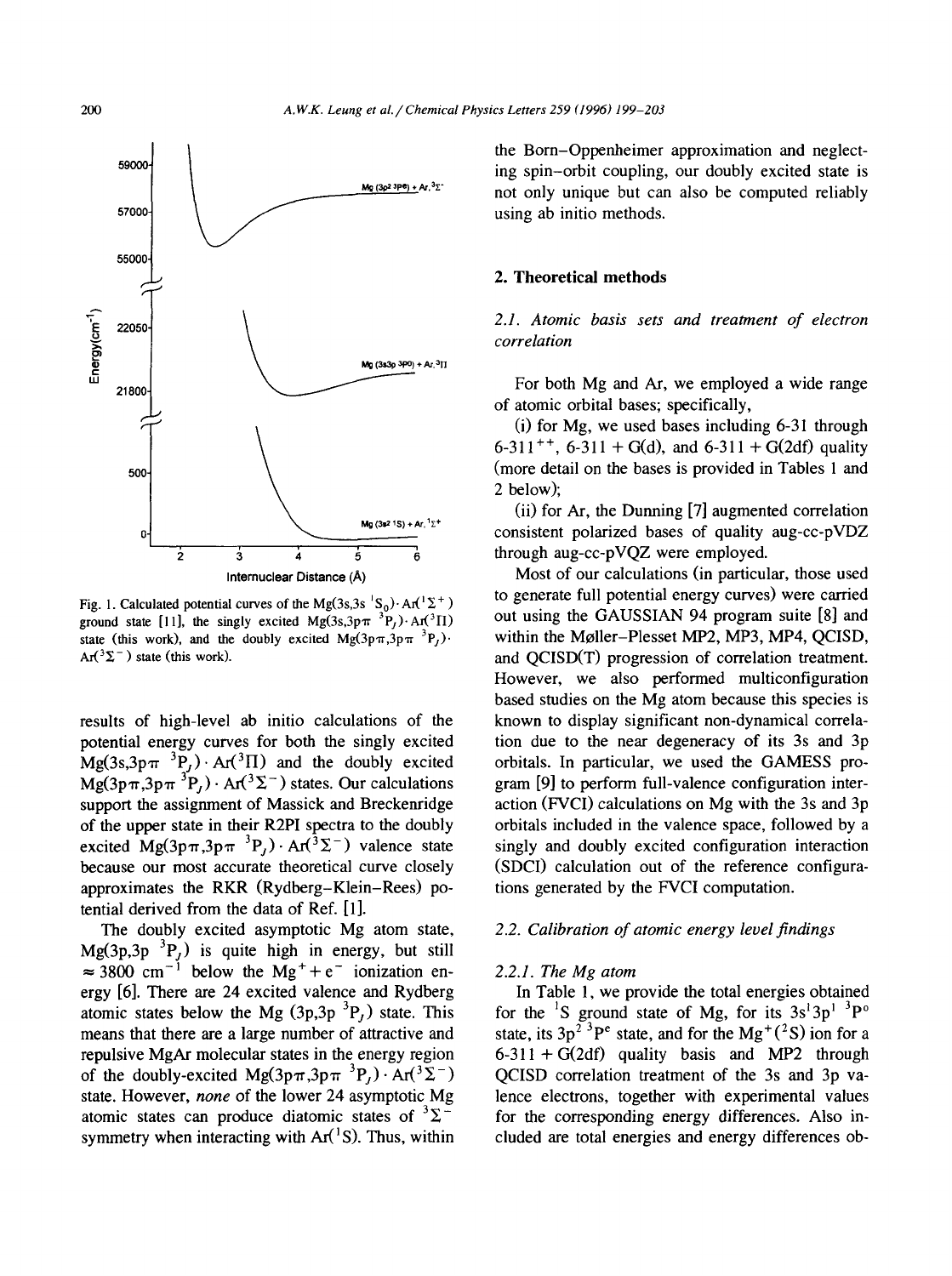| State                             | HF                  | MP2                            | MP3             | MP4            | <b>OCISD</b>                                  |                                    | Expt. [6] |
|-----------------------------------|---------------------|--------------------------------|-----------------|----------------|-----------------------------------------------|------------------------------------|-----------|
| $Mg({}^{1}S)$                     | $-199,6066219$      | $-199,6297256$                 | $-199.6358502$  | $-199.6382228$ | $-199.6401276$                                |                                    |           |
| $Mg(^3P^o)$                       | $-199.5408124$      | $-199.5430473$                 | $-199.544033$   | $-199.5445159$ | $-199.5450589$                                |                                    |           |
| $Mg(^3P^e)$                       | $-199.3763837$      | $-199.3811766$                 | $-199.3830883$  | $-199.3839161$ | $-199.3845674$                                |                                    |           |
| $Mg^{+}(^{2}S)$                   | $-199.3638927$      | $-199.3638927$                 | $-199.3638927$  | $-199.3638927$ | $-199,3638927$                                |                                    |           |
| relative                          |                     |                                |                 |                |                                               |                                    |           |
| energies                          |                     |                                |                 |                |                                               |                                    |           |
| ${}^{1}S \rightarrow {}^{3}P^{o}$ | 14445               | 19025                          | 20153           | 20568          | 20867                                         |                                    | 21891     |
| $^1S \rightarrow ^3P^c$           | 50537               | 54556                          | 55481           | 55820          | 56095                                         |                                    | 57854     |
| $^1S \rightarrow ^2S$             | 53279               | 58350                          | 59694           | 60215          | 60633                                         |                                    | 61671     |
| Basis set                         | HF <sup>(1</sup> S) | HF <sup>3</sup> P <sup>e</sup> | $FVCI({}^{1}S)$ | $SDCI(^3Pe)$   | $\Delta H F({}^{1}S \rightarrow {}^{3}P^{e})$ | $\Delta CI(^1S \rightarrow ^3P^e)$ |           |
| $6-31$                            | $-199.59521$        | $-199.36461$                   | $-199.62761$    | $-199.36588$   | 50611                                         | 57442                              |           |
| $6 - 31 +$                        | $-199.59533$        | $-199.36497$                   | $-199.62771$    | $-199.36636$   | 50558                                         | 57359                              |           |
| $6 - 311$                         | $-199.60656$        | $-199,37622$                   | $-199.63914$    | $-199.36519$   | 50554                                         | 60124                              |           |
| $6-311 +$                         | $-199.60662$        | $-199.37633$                   | $-199.63923$    | $-199.37776$   | 50544                                         | 57385                              |           |
| $6-311 + +$                       | $-199,60665$        | $-199.37635$                   | $-199.63927$    | $-199.37779$   | 50544                                         | 57390                              |           |
| $6-311 + G(d)$                    | $-199,60701$        | $-199.37669$                   | $-199.64062$    | $-199.38192$   | 50550                                         | 56776                              |           |

Total energies (au) and relative energies (cm<sup>-1</sup>) of Mg and Mg<sup>+</sup> at various levels of valence correlation and basis sets

tained within the multiconfiguration based FVCI and (iii) At higher levels of correlation, the  ${}^{1}S \rightarrow {}^{3}P^{\circ}$ MRCI approaches over a range of bases from 6-31 excitation energy of  $\approx 20900 \text{ cm}^{-1}$  is close to the through 6-311 + G(d).  $\epsilon$  experimental value of 21891 cm<sup>-1</sup>, and the ioniza-

bration studies are as follows: experimental value  $[6]$  of 61671 cm<sup>-1</sup>.

(i) At the SCF (i.e. Hartree-Fock) level, the  $1^1$ S  $\rightarrow$  <sup>3</sup>P<sup>e</sup> energy gap converges to between 50500 2.2.2. The Ar atom and  $51000 \text{ cm}^{-1}$  as the atomic basis is improved. In Table 2, we summarize our findings as func-

Our primary conclusions derived from these cali- tion energy of  $60633 \text{ cm}^{-1}$  is also close to the

(ii) For the best bases, this same  ${}^{1}S \rightarrow {}^{3}P^{e}$  energy tions of level of treatment of correlation using the gap converges to between 56000 and 57400 cm<sup>-1</sup> as aug-cc-pVQZ basis for the <sup>1</sup>S ground state of Ar and the treatment of valence electron correlation is im-<br>its  ${}^{2}P^{\circ}$  cation. The agreement shown between our proved *either* through the MP2-QCISD or the best ionization energy and the known experimental FVCI-MRCI path, and these data compare well to data [6] is excellent. Finally, we also computed the the experimental excitation energy  $[6]$  of  $\approx$  dipole polarizability of the Ar atom using the above 57854 cm<sup>-1</sup>. basis and obtained 11.1  $\AA^3$  at the OCISD(T) level,

Table 2

Table 1

Total energies (au) and relative energies (cm<sup>-1</sup>) of Ar and Ar<sup>+</sup> at various levels of correlation with the aug-cc-pVOZ atomic basis

| <b>Species</b>                                            | HF                               | MP2                              | MP3                              | MP4SDO                          | <b>OCISD</b>                   | OCISD(T)                       | Expt. $[6]$ |
|-----------------------------------------------------------|----------------------------------|----------------------------------|----------------------------------|---------------------------------|--------------------------------|--------------------------------|-------------|
| $Ar^{1}S$<br>$Ar^{+}(^{2}P^{o})$                          | $-526.8168049$<br>$-526.2820345$ | $-527.0489519$<br>$-526.4666876$ | $-527.0681387$<br>$-526.4890401$ | $-527.0667128$<br>$-526.490221$ | $-527.066289$<br>$-526.490292$ | $-527.075047$<br>$-526.496738$ |             |
| relative<br>energies<br>${}^{1}S \rightarrow {}^{2}P^{o}$ | 117382                           | 127807                           | 127112                           | 126539                          | 126431                         | 126938                         | 127110      |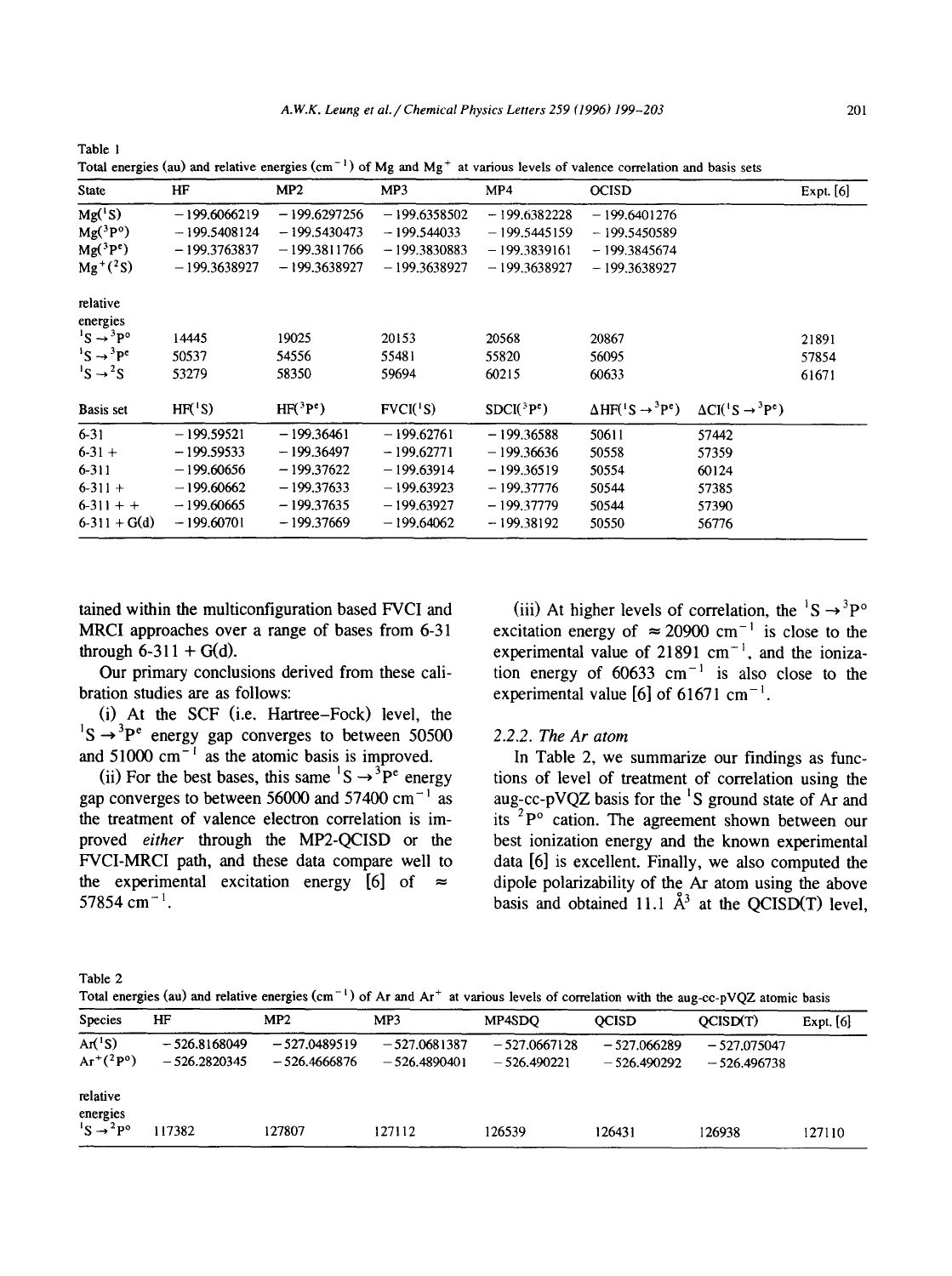essentially in perfect agreement with the experimen-  $(D_e = 732 \text{ cm}^{-1}$  when basis set superposition errors

 $Mg(3p\pi,3p\pi^3P_1)\cdot Ar(3\Sigma^-)$  state basis level.

pVTZ quality basis on Ar and a  $6-311 + G(2df)$ basis for Mg, and only the two active electrons on Even with the larger basis and at the QCISD(T)

electron correlation, the potential is far too shallow but the Is electrons on both atoms, the predicted  $D<sub>e</sub>$ 

tal value [10]. (BSSE) are accounted for by applying the Boys counterpoise correction) and has too long a bond length ( $R_e = 2.7$  Å). However, as electron correla-3. Findings for MgAr tion is included, the curves seem to evolve toward convergence producing  $D_e = 2314$  cm<sup>-1</sup> (BSSE cor-*3.1. Potential curve for the doubly excited* rection of 120 cm<sup>-1</sup>) and  $R_e = 2.57$  A at the above

Enhancing the Ar atomic basis by moving to a In Fig. 2 are shown the relative energies obtained pVQZ quality basis and examining the region  $R =$ as functions of internuclear distance for the doubly 2.46–2.60 Å, we obtain an SCF potential minimum excited  $p^2$ <sup>3</sup>P<sup>e</sup> Mg interacting with <sup>1</sup>S Ar in a <sup>3</sup> $\Sigma$ <sup>-</sup> at  $R_c = 2.60$  Å that is 777 cm<sup>-1</sup> deep and a at  $R_c = 2.60$  Å that is 777 cm<sup>-1</sup> deep and a fashion. All of these data were obtained using a QCISD(T) minimum at  $R_e = 2.55$  Å that is 2494 pVTZ quality basis on Ar and a 6-311 + G(2df) cm<sup>-1</sup> deep (69 cm<sup>-1</sup> BSSE correction).

Mg and the eight 3s and 3p electrons of Ar have level, our well depth differs significantly from the been explicitly correlated. Corrections to these find- $2960 \pm 100$  cm<sup>-1</sup> shown in the RKR curve of Masings due to extending the bases or correlating more sick and Breckenridge. We therefore carried out a electrons have been obtained over a more limited series of calculations in which more and more of the range of internuclear distances and are discussed Mg and Ar electrons were explicitly correlated. As below. Also shown in Fig. 2 is the RKR potential these calculations are extremely computer-time incurve derived from the data of Massick and Brecken- tensive, they were only performed near the  $R<sub>z</sub>$  preridge  $[1,2]$ . dieted by our 6-311 + G(2df) Mg, pVQZ Ar, At the SCF level of treatment, which ignores all QCISD(T) energies. We find that by correlating *all* 



Fig. 2. Calculated potential curves for Mg(3p $\pi$ ,3p $\pi$ <sup>3</sup>P<sub>1</sub>). And  $2\pi$ <sup>2</sup> at various levels of correlation using the 6-311 + G(2df) Mg basis and the aug-cc-pVTZ Ar basis. Also shown is the experimentally determined RKR curve of Ref. [1].